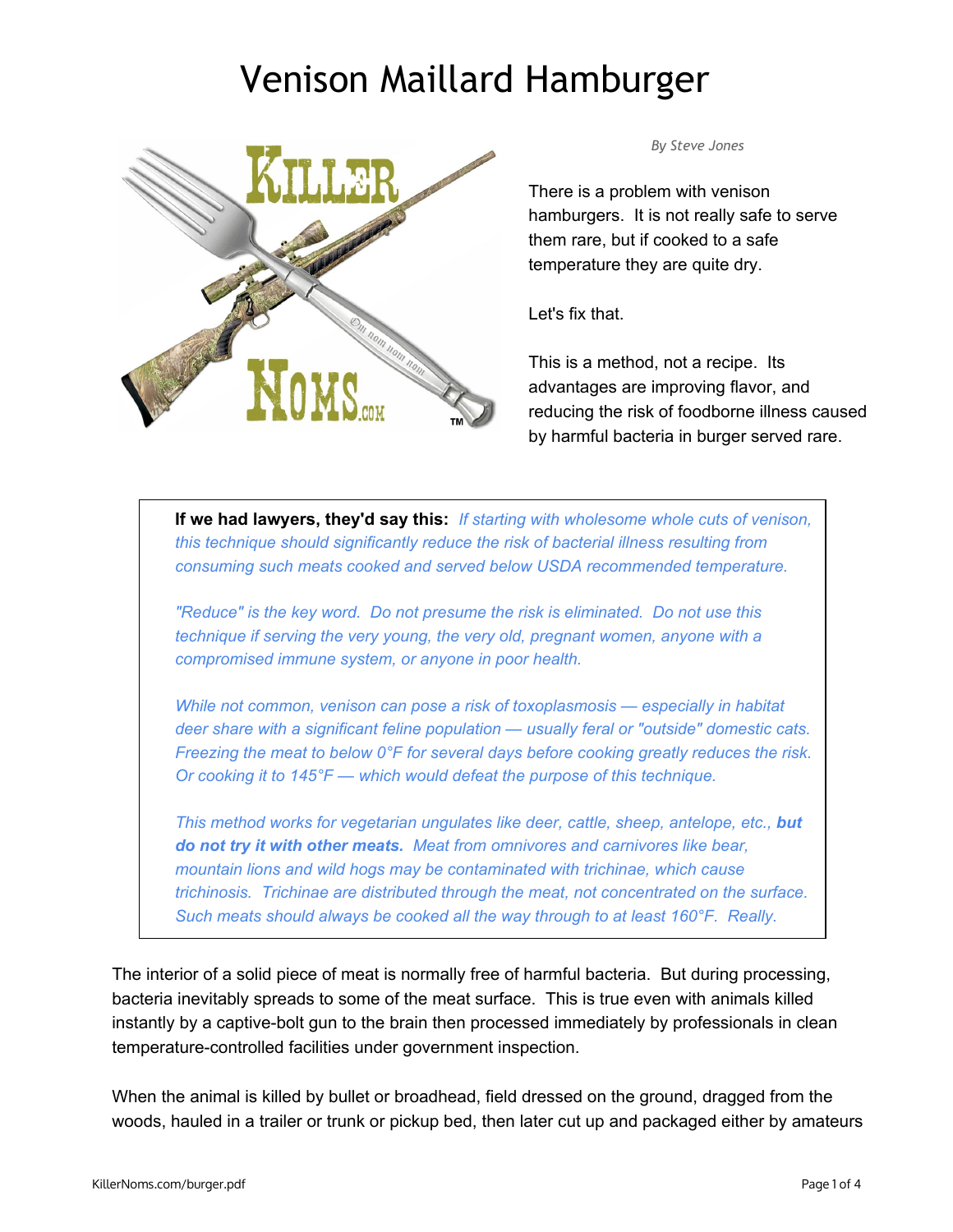in their kitchen or garage, or by professionals not under inspection, the risks increase significantly.

Some of those bacteria may be harmful (e.g. e-coli, salmonella, listeria). Good carcass management and processing techniques take preparation and a little extra effort, but are very effective at reducing the threat.

Typical cooking temperatures kill surface bacteria. That's why many restaurants are willing to serve you a rare steak. Bacteria are confined to the surface of the meat unless allowed to run rampant by failing to keep the meat properly chilled. Surface bacteria is killed by nearly any cooking technique.

But grinding spreads surface bacteria all through the meat, vastly multiplying the effective surface area. Bacteria LOVE this. That is why some restaurants are happy to cook you a rare ribeye may balk at serving a rare burger.

But if we kill that surface bacteria **before** grinding, we open the door to enjoying a rare burger!

If you prepare and serve the meat the same day, with this technique a rare burger should be as safe as a rare steak. As a bonus you add great flavor! It does take more time and hassle than your normal burger. Trust me, it is worth it.

Here's the trick:

- Wholesome, large roasts with all surfaces exposed (no rolling or folding).
- Brown all surfaces using a very hot source.
- Immediately chill again.
- Grind the well chilled meat.
- Serve or freeze same day, thawing only for immediate use if serving rare.

The delicious brown crust on any properly prepared steak or burger is caused by the "Maillard effect". It was discovered about the same time man discovered fire, but first scientifically described in 1912 by Louis-Camille Maillard — a French physician and chemist. Multiple pronunciations are considered correct. I favor my-'yard.

The Maillard effect reliably does two things — sterilizes the surface, and adds great flavor. To accomplish this while leaving the interior raw you need two things:

- 1. A very high heat source
- 2. A very dry meat surface

## **What do you need:**

• Large pieces of boneless cold meat without pronounced "seams" that are easily penetrated by a finger. Individual muscles are best. All surfaces must be directly exposed to the heat, nothing rolled or folded. The thicker the better. Less than two inches thick can make it hard to avoid too much cooking. A venison round or sirloin is perfect.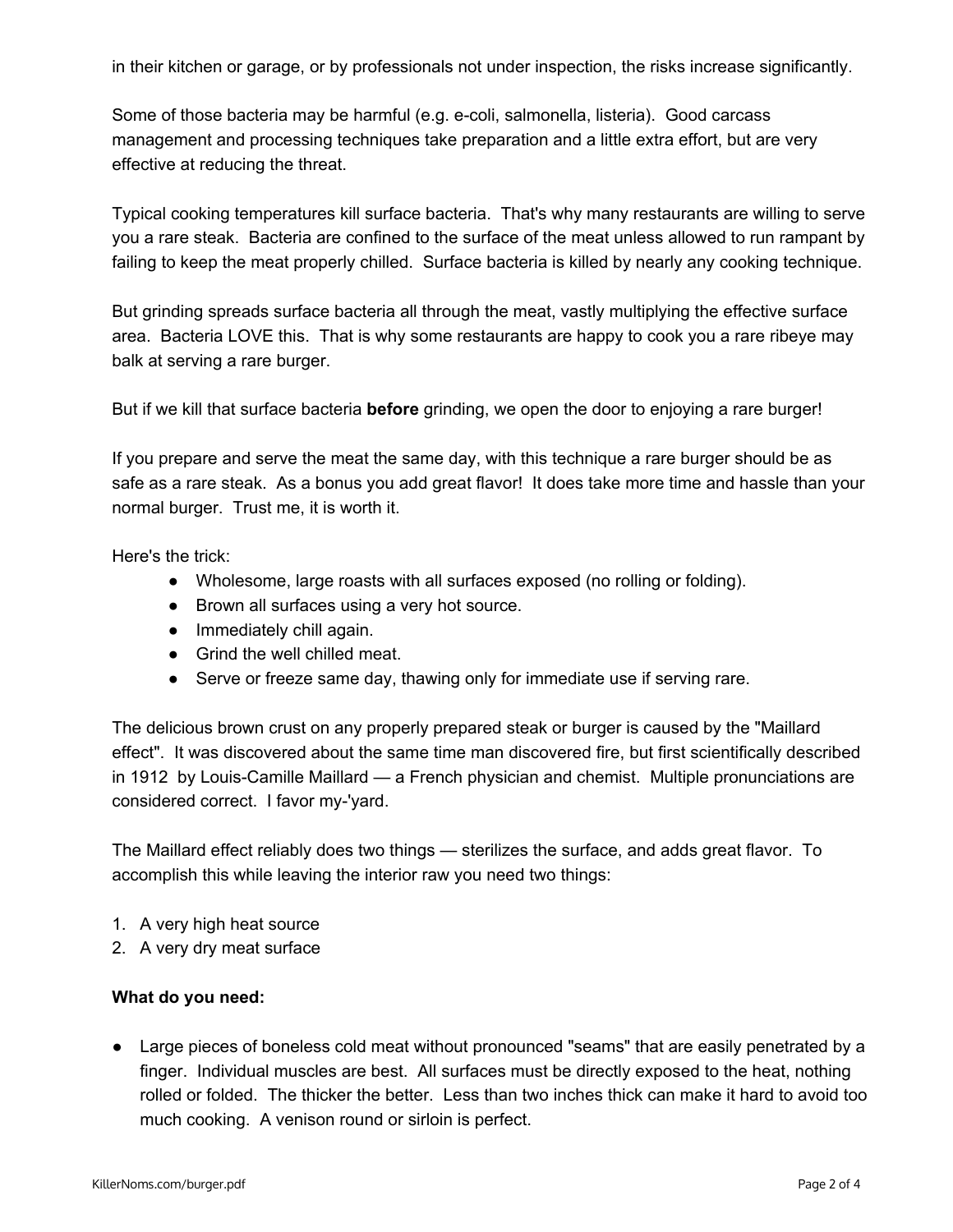- A very hot heat source, the hotter the better. Suggestions towards the end.
- A meat grinder. This is a small job any grinder should do. Or you can cut the browned, chilled meat into cubes and pulse it in a food processor a few times. Some burger aficionados actually prefer chopped to ground.
- Salt

## **Directions:**

*Remember this mantra: Clean surfaces, clean tools, clean hands. Not just to start, but through the whole process.*

## *You are using higher heat than usual in cooking — be careful!*

- 1. Trim meat of surface silverskin and fat. Blot the surface dry using a clean cloth or paper towels.
- 2. Rub a little salt onto all meat surfaces.  $\frac{1}{2}$  tsp per lb of meat is a good amount.
- 3. Wrap the meat in cloth or paper towels, place on a rack and move to the fridge. Don't cover with anything that would block evaporation — you want to wick away as much moisture as possible.
- 4. Leave meat in the fridge for a while from 2 hours to 2 days. Change the cloth or paper towels if they show color.
- 5. Stage the detachable metal parts of your grinder in the freezer. A grinder cuts cold meat but smears warm meat. You can guess which provides better texture on the plate.
- 6. Brown all surfaces under high heat. Don't miss any spots, but work quickly. You want to brown the surface while avoiding cooking the interior.
- 7. IMMEDIATELY move the meat to the freezer on a clean rack for 20 minutes or so long enough to chill and firm or slightly freeze, but not enough that you can't cut it.
- 8. Remove the chilled meat from the freezer.
- 9. Slice into roughly inch-wide strips or chunks.
- 10. If you want any spices distributed through your burger (pepper? Garlic powder?) add them to the meat and toss/mix.
- 11. Run it all through the grinder then return it to the fridge.

Relax, the hard part is done. Now you have a beautiful batch of flavorful burger that should be safe to serve rare. But don't get cocky. Time is a natural enemy of ground meat. Use or freeze it right away if you intend to serve it rare. Bacteria — opportunists who never pass up a free meal — are everywhere.

Prepare the burger according to your usual recipe, taking care to adjust for the salt you added. If you brown it using a high heat method you will double down on that great flavor, bringing even more of Dr. Maillard's magic to the party.

Depending on how lean the meat is and how well you kept the interior rare before grinding, patties may not hold together well. You may need to pat them tighter than normal. Some folks mix a little olive oil in the meat to help. Other options are sliced fresh mushrooms cooked until they are